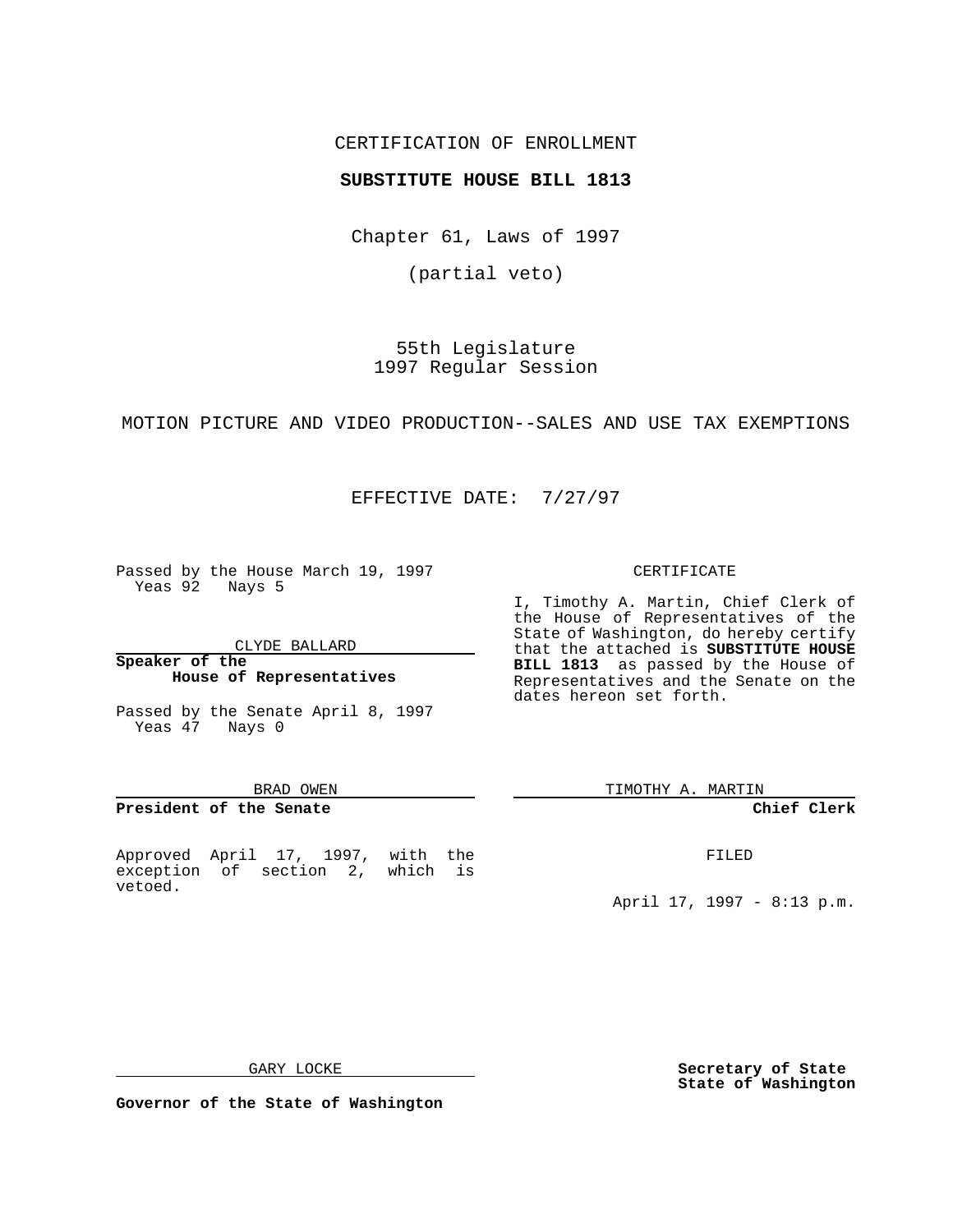# **SUBSTITUTE HOUSE BILL 1813** \_\_\_\_\_\_\_\_\_\_\_\_\_\_\_\_\_\_\_\_\_\_\_\_\_\_\_\_\_\_\_\_\_\_\_\_\_\_\_\_\_\_\_\_\_\_\_

\_\_\_\_\_\_\_\_\_\_\_\_\_\_\_\_\_\_\_\_\_\_\_\_\_\_\_\_\_\_\_\_\_\_\_\_\_\_\_\_\_\_\_\_\_\_\_

Passed Legislature - 1997 Regular Session

# **State of Washington 55th Legislature 1997 Regular Session**

**By** House Committee on Trade & Economic Development (originally sponsored by Representatives Dunn, Van Luven, Veloria, Alexander, Sheldon, Morris, Mason, McDonald, Honeyford and L. Thomas)

Read first time 02/28/97.

1 AN ACT Relating to sales and use tax exemptions for motion picture 2 and video production equipment and production services; amending RCW 3 82.08.0315; and declaring an emergency.

4 BE IT ENACTED BY THE LEGISLATURE OF THE STATE OF WASHINGTON:

5 **Sec. 1.** RCW 82.08.0315 and 1995 2nd sp.s. c 5 s 1 are each amended 6 to read as follows:

7 (1) As used in this section:

 (a) "Production equipment" means the following when used in motion picture or video production or postproduction: Grip and lighting equipment, cameras, camera mounts including tripods, jib arms, steadicams, and other camera mounts, cranes, dollies, generators, helicopter mounts, helicopters rented for motion picture or video 13 production, walkie talkies, vans  $((and))_+$  trucks, and other vehicles 14 specifically equipped for motion picture or video production or used solely for production activities, wardrobe and makeup trailers, special effects and stunt equipment, video assists, videotape recorders, cables and connectors, telepromoters, sound recording equipment, and editorial equipment.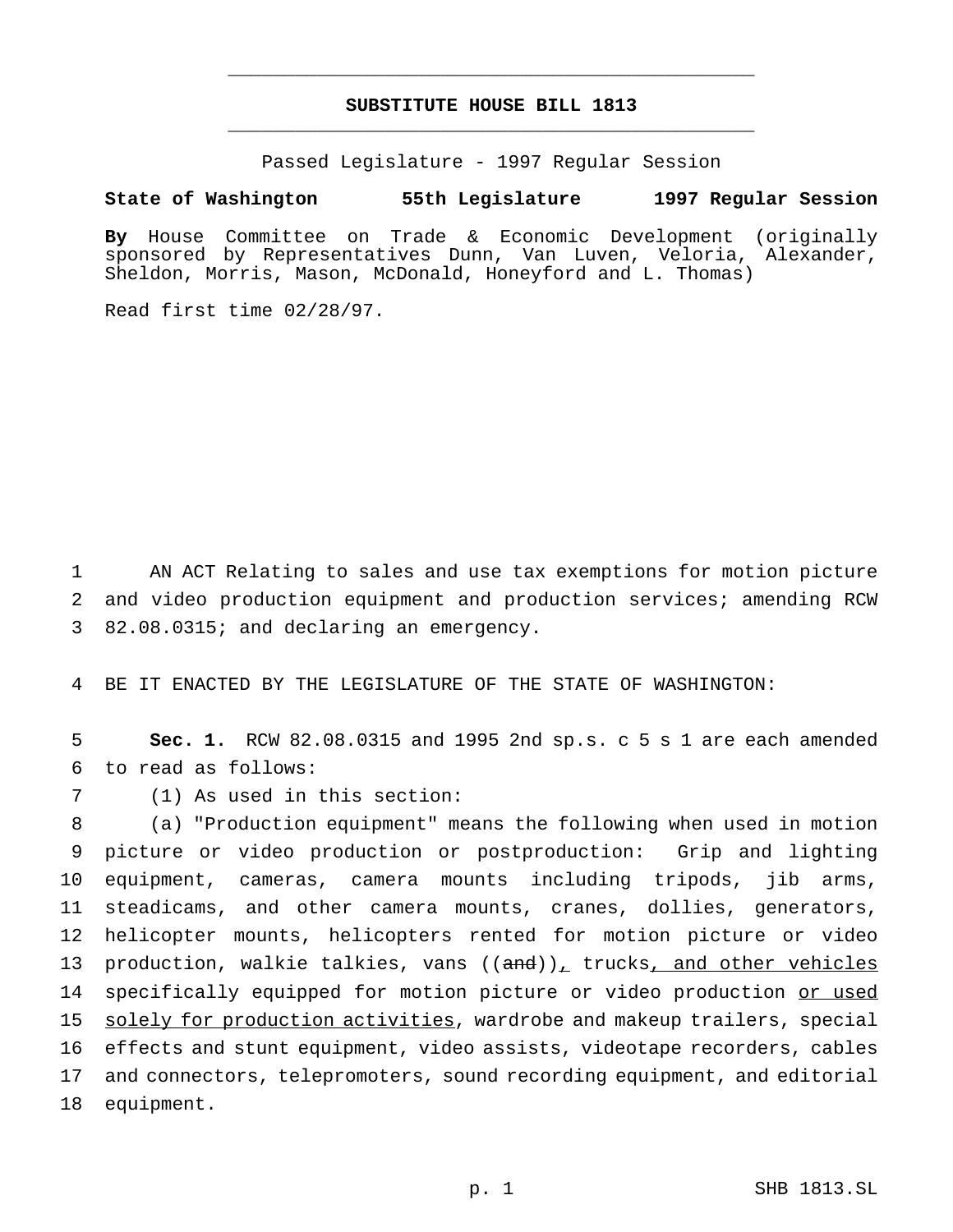(b) "Production services" means motion picture and video processing, printing, editing, duplicating, animation, graphics, special effects, negative cutting, conversions to other formats or media, stock footage, sound mixing, rerecording, sound sweetening, sound looping, sound effects, and automatic dialog replacement.

 (c) "Motion picture or video production business" means a person engaged in the production of motion pictures and video tapes for exhibition, sale, or for broadcast by a person other than the person producing the motion picture or video tape.

 (2) The tax levied by RCW 82.08.020 does not apply to the rental of production equipment, or the sale of production services, to a motion picture or video production business.

 (3) The exemption provided for in this section shall not apply to rental of production equipment, or the sale of production services, to a motion picture or video production business that is engaged, to any degree, in the production of erotic material, as defined in RCW 9.68.050.

 (4) In order to claim an exemption under this section, the 19 purchaser must provide the seller with an exemption certificate in a 20 form and manner prescribed by the department. The seller shall retain 21 a copy of the certificate for the seller's files.

22 \*NEW SECTION. Sec. 2. This act is necessary for the immediate preservation of the public peace, health, or safety, or support of the state government and its existing public institutions, and takes effect immediately.

 **\*Sec. 2 was vetoed. See message at end of chapter.** Passed the House March 19, 1997. Passed the Senate April 8, 1997. Approved by the Governor April 17, 1997, with the exception of certain items that were vetoed. Filed in Office of Secretary of State April 17, 1997.

Note: Governor's explanation of partial veto is as follows:

 "I am returning herewith, without my approval as to section 2, Substitute House Bill No. 1813 entitled:

 "AN ACT Relating to sales and use tax exemptions for motion picture and video production equipment and production services;"

 Substitute House Bill No. 1813 contains an emergency clause in section 2. The emergency clause was included to make the bill's tax reduction available to motion picture and video production companies as soon as possible.